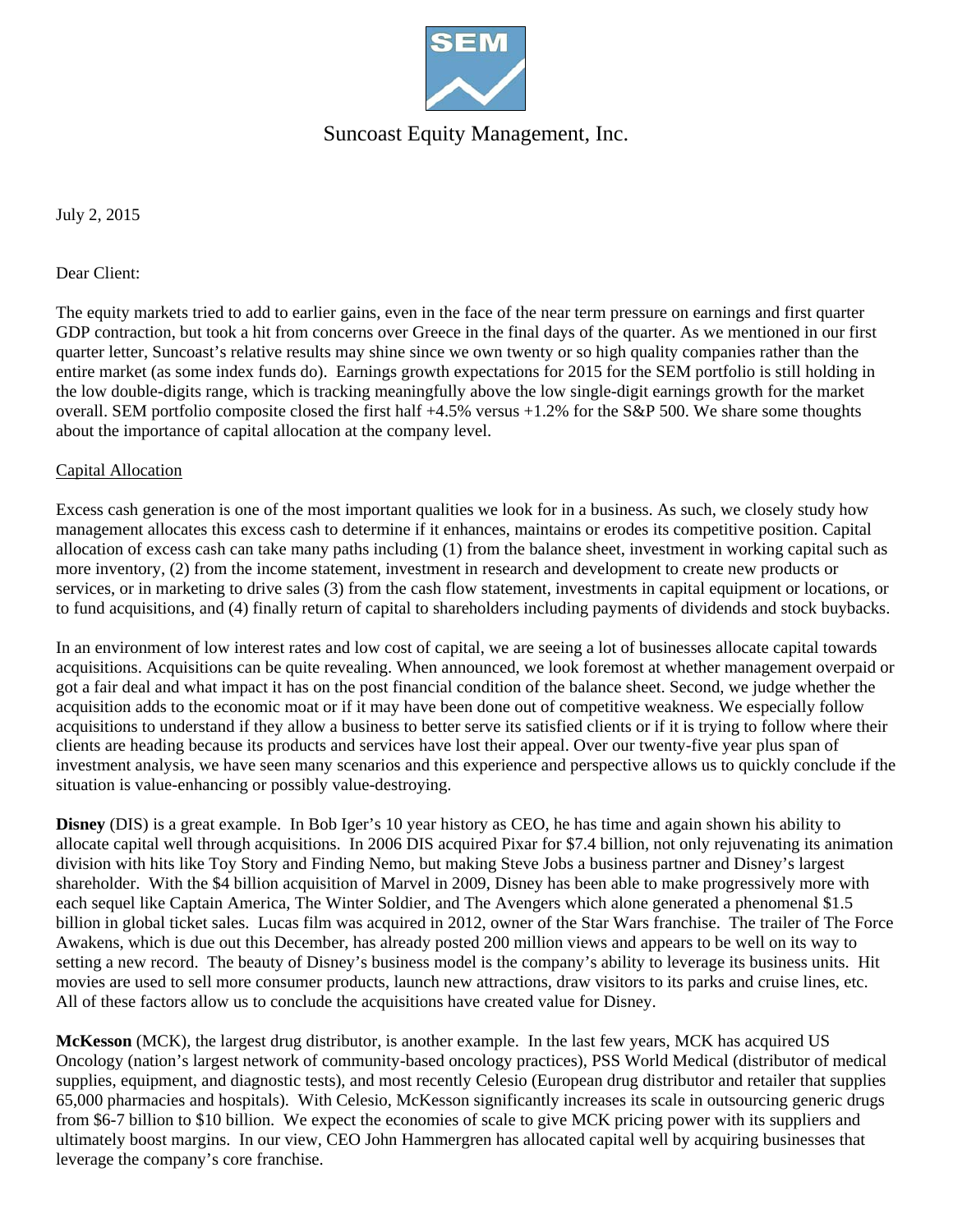We keep a close eye on the developments of 500+ companies that meet our stringent financial strength criteria but that we don't own, essentially our prospect list. One of these we believe engaged in a recent acquisition out of inherent need or competitive weakness. About a month ago Intel (INTC) announced it will acquire Altera (ALTR) for nearly \$17 billion. ALTR and rival Xilinx make programmable chips which help speed up servers which INTC provides the basic processing chips for. It seems INTC needs ALTR. INTC can create custom chips for its customers but this gets expensive. So the remedy for the customer is to add on the programmable chips from ALTR and Xilinx. INTC, instead of innovating and creating a new product to meet its client needs, is essentially forced to make the acquisition. At the same time INTC needs to protect against a potential decline in sales of its core product (server chips). The price INTC is paying seems rich as well. Sales growth at ALTR has been flat since 2011. If ALTR can get back to peak sales in 2016, after a 10% estimated decline for this year, and maintain recent margins which may be challenging, it could potentially see ALTR's business generate \$500 million in free cash flow. At that level it implies INTC paid 33.4 times free cash flow, rich indeed.

Acquisitions are not the only area we look at for clues of effective capital allocation. Take for example a recent comparison of spending efforts by **Nike** (NKE) versus Adidas. Nike and fast growing Under Armour (UA) have been winning more clients and market share while Adidas is lagging. NKE recently flexed its financial strength by taking over the rights to outfit the National Basketball Association (NBA) in an eight year contract costing more than \$1 billion, effectively replacing Adidas' previous eleven year contract at a cost of \$400 million. Separately Adidas put on a glitzy show at New York's Fashion week earlier this year, introducing an expansion into the hip-hop market with a Kanye West Adidas "Yeezy boost". This boot sold out the first run of 9,000 pairs for \$350 each within minutes. So before we dig in, your first reaction may be "sounds like Nike paid a big number, especially for a shorter time period, and Adidas has got a great new product going on." Our analysis would conclude the opposite. As more folks trade casual attire for sportswear, activewear, or "athleisure" as it's called, it is one of the fastest growing categories within the apparel and footwear markets on a global basis. This consumer preference is one of the supporting reasons why we own NKE and **Hanesbrands** (HBI)**.** Yet higher demand for NKE's products is being driven by the company's intense strategic focus on research and development, which creates innovations such as the fly-knit athletic shoe platform, as well as marketing spend to satisfy the appetite of athletes of all lifestyles and backgrounds. On the other hand Adidas' recent effort may signal it is grasping at spurring fleeting demand by conjuring up fashion hits (think Crocs). NKE controls over 90% of the basketball footwear market, and is closing in fast on Adidas' 39% share of the global soccer market. The \$1 billion NKE will spend on the NBA contract (without getting into the specific benefits of the new contract such as NKE's ability to display its logo on the uniform, a first for the league) could not be matched by either Adidas or fast growing Under Armour. Adidas' annual sales volume of \$16 billion and Under Armour's sales of \$4 billion are significantly less than NKE's \$30 billion in sales. Even with fast growth at UA, it would have to give up more than 50% of its current net income run rate just to cover the NKE NBA annual contract cost of approximately \$125 million. NKE's global scale is unmatched at present, though we will keep an eye on its very hungry and capable competitors.

#### **Summer Thoughts**

The economy could use a boost going forward, in spite of the experience for many households and businesses that they have become stronger since 2009. Economic growth in real terms is averaging a low 2.2% annual rate in the twenty-three quarters since the recession trough in June 2009, as observed by Glenn Hubbard, Dean of Columbia Business School. He further adds that the U.S. has experienced the weakest expansion since World War II and the country is in the midst of the worst five-year run for productivity ever measured outside a recession. With productivity down, the ability for most publicly traded companies to drive the bottom line higher, in a muted revenue growth environment through alternate tools such as stock buybacks, runs out of runway quickly. As we approach the elections it would be helpful to put our support behind those leaders that can understand the economic underperformance environment that we are in. We could use a boost from policies that can enhance growth such as tax reform and lower tax rates, as well as trade improvements to broaden the participation and achieve growth closer to 4%. So keep this in mind as you review the slate of candidates. We thank you for your continued confidence as we invest alongside you in the same portfolio and strive for positive performance.

Sincerely,



Donald R. Jowdy Amy Lord, CFA President Senior Vice President